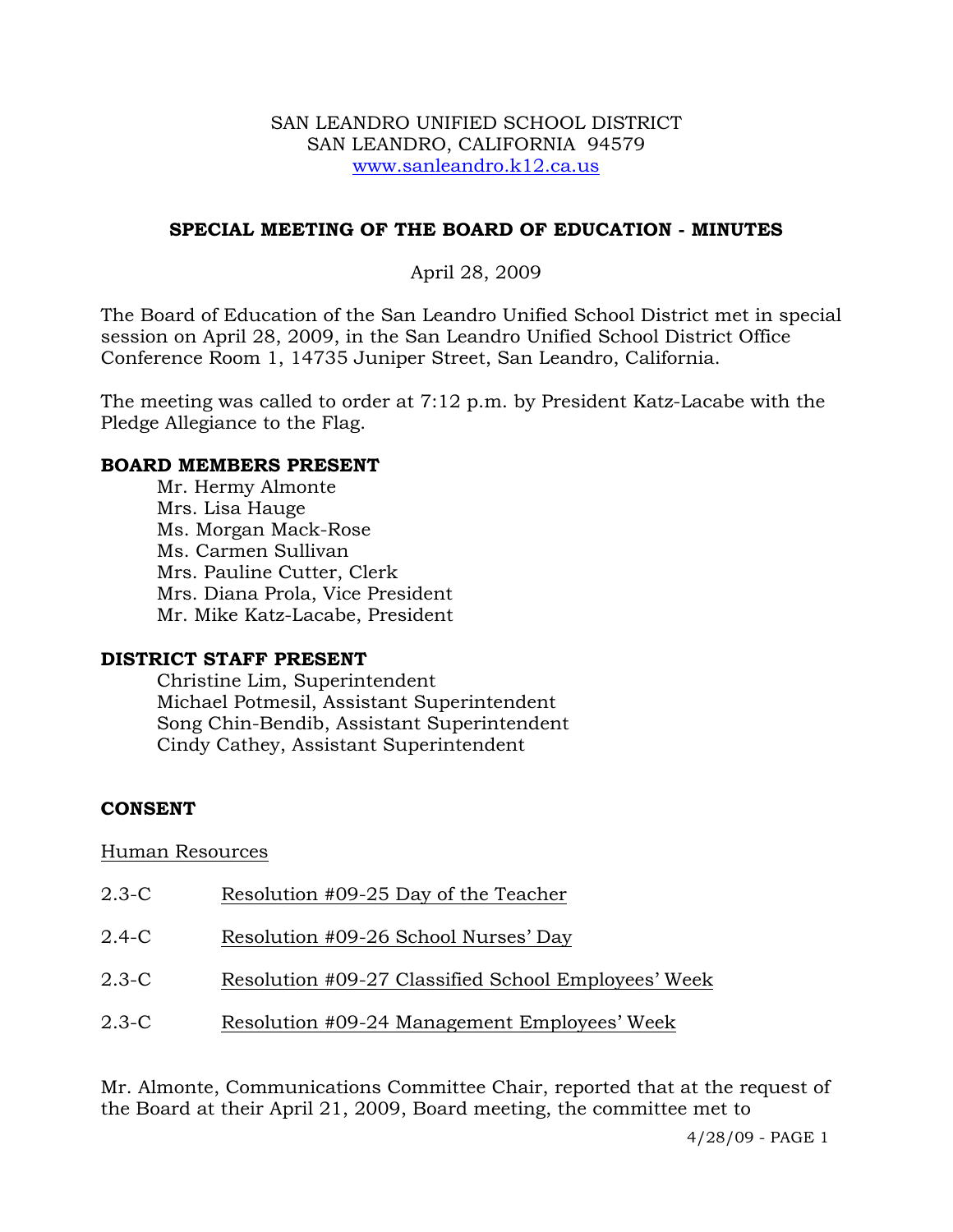review/revise Resolution #09-25 Day of the Teachers; Resolution #09-26 School Nurses' Day; Resolution #09-27 Classified School Employees' Week, and 09-24 Management Employees' Week. The committee accepted all of the changes proposed, and copies of the revised resolutions were distributed to the Board for consideration.

With regards to Resolution #09-25 Day of the Teacher, Trustee Prola felt that the resolution should indicate "who is declaring" the day, rather than "*May 13, 2009, has been declared..*." however, it was decided to leave the wording as is. Trustee Hague noted that in the last "*Whereas"*, the "you" needs to be changed to "they" and read, "*Therefore be it Resolved, that the San Leandro Unified School District Board of Education and the Superintendent do hereby thank and commend all certificated staff for the outstanding and meaningful contributions you change they are making in the lives of the students in our schools."* 

It was also explained that once the resolutions are adopted, they are copied and distributed to the sites for posting.

On a motion made by Mrs. Prola and seconded by Mrs. Hague, the Board adopted the following resolutions, as amended, by a 7-0 vote.

- 2.3-C Resolution #09-25 Day of the Teacher May 13, 2009
- 2.4-C Resolution #09-26 School Nurses' Day May 13, 2009
- 2.5-C Resolution #09-26 Classified School Employees' Week May 18-22, 2009
- 2.6-C Resolution #09-24 Management Employees' Week May 4-8, 2009

# **CLOSED SESSION**

At 7:15 p.m. the Board recessed into Closed Session regarding Board Orientation – Negotiations.

The Board returned to open session at 9:13 p.m. President Katz-Lacabe noted that the Board had been in closed session where no reportable action was taken.

# **PUBLIC TESTIMONY ON NON AENDA ITEMS**

None

### **BOARD MEMBER COMMENTS**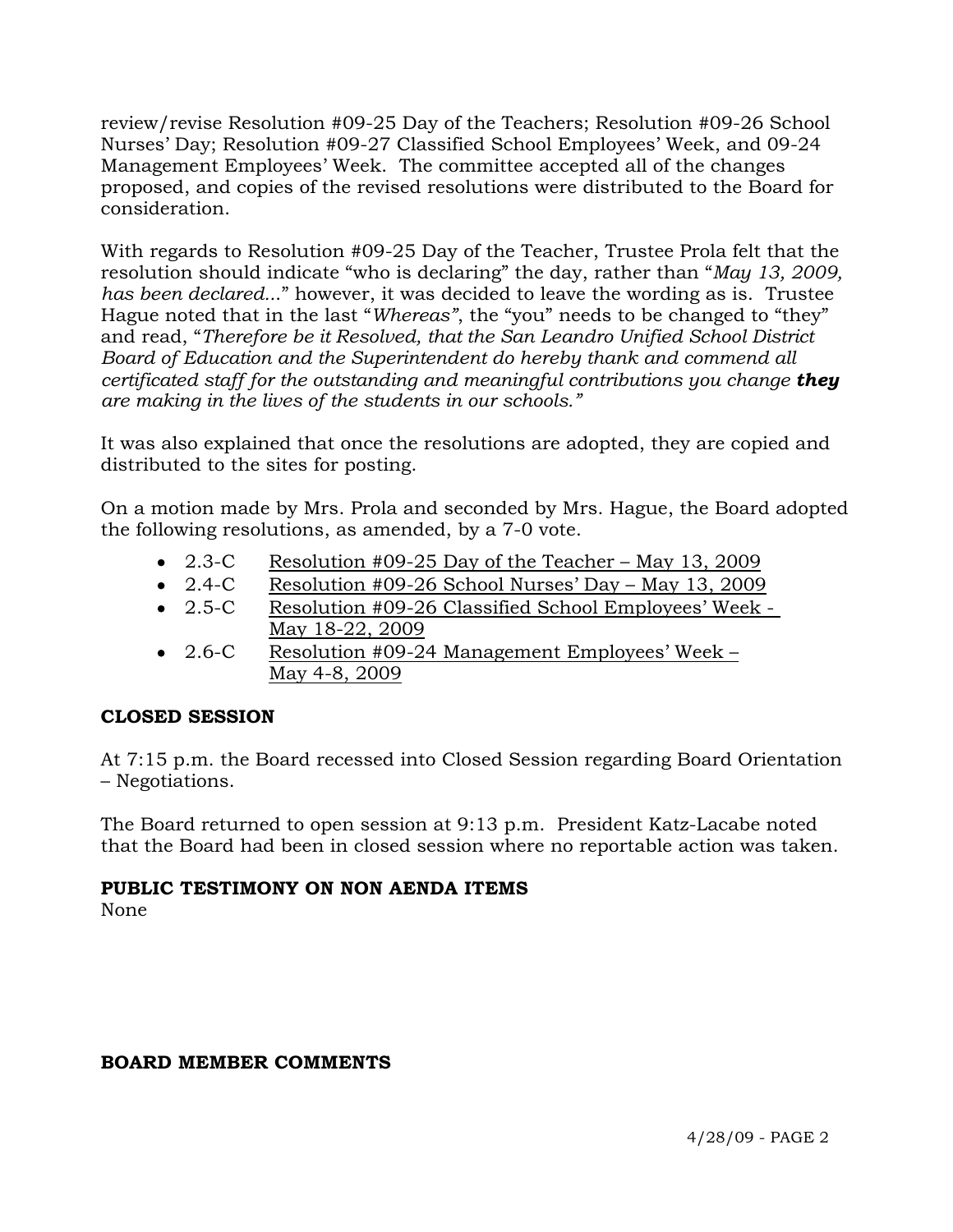- Mr. Almonte thanked Ms. Mack-Rose for developing the "Google" calendar which will make it easier for the Board to plan their time with regards to District events, as well as visiting the sites.
- Mrs. Prola commented that she received a call from Pete Stark's office announcing the Alameda County Awards for the Congressional Art winners, adding that there were several District people who will be receiving the award.
- Ms. Mack-Rose reminded the members to get meeting dates to her so she can add them to the calendar.
- Mr. Katz-Lacabe thanked the students for a job well-done in the high school's production of "Little Shop of Horrors". He had a wonderful time, commenting that it was a awesome play.